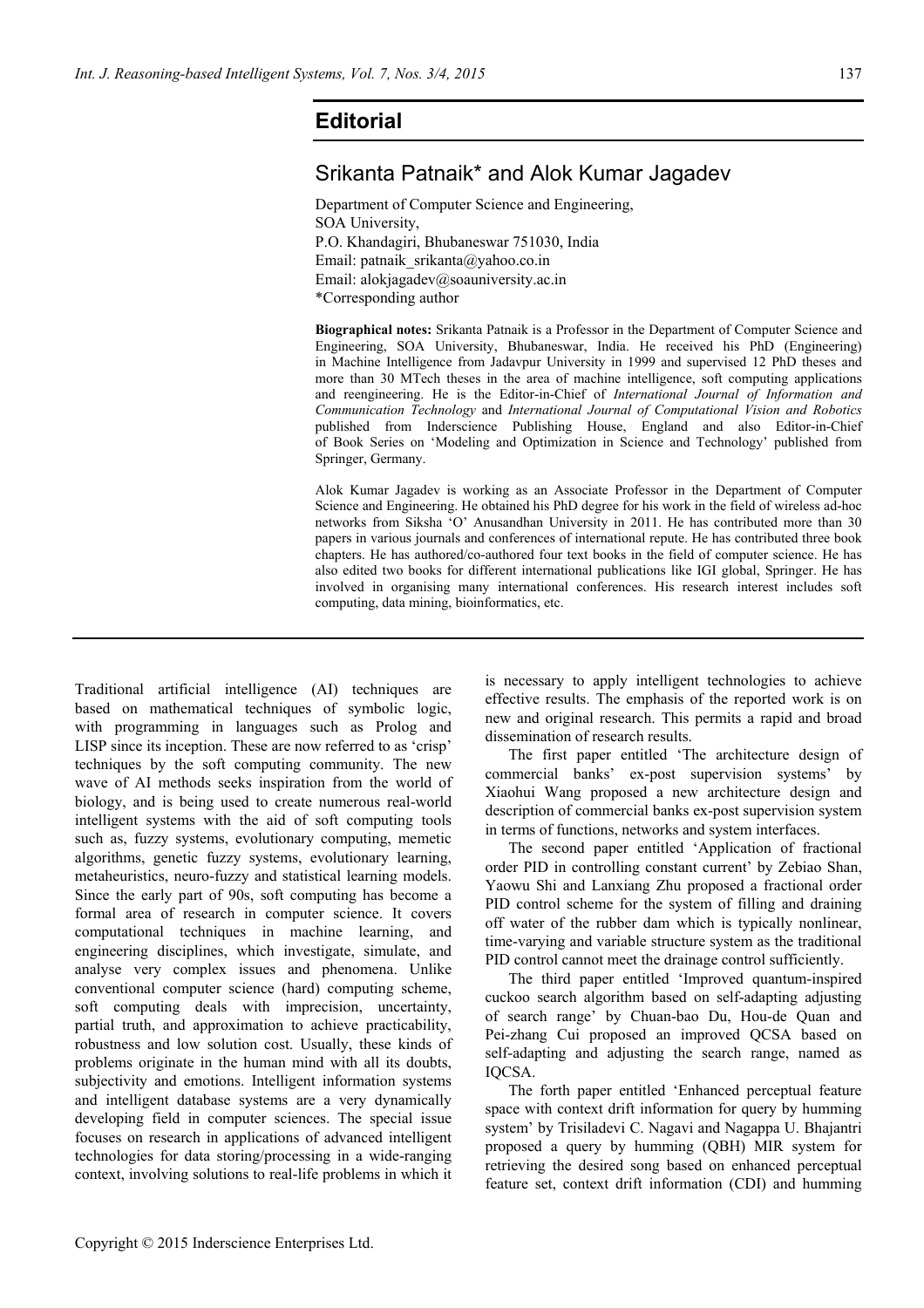query (HO). They have substantiated the effectiveness of the proposed approach with series of experiments, consisting of 1,200 songs target database and 200 HQs. They have reported the result which shows that the proposed method effectively finds the target song with HQ as input.

The fifth paper entitled 'A light-weight linear coding cipher model for rechargeable wireless sensor networks' by Haifeng Lin and Anna Jiang proposed a light weight linear network coding cipher algorithm for rechargeable wireless sensor networks which use only the basic arithmetic operation instructions. Their simulation result shows that LWLC can achieve a particular lower energy consumption compared with traditional AES algorithm.

The next paper entitled 'Machine learning techniques for decoding GP sentences: effects of processing breakdown' by Jiali Du and Pingfang Yu discusses the decoding of garden path sentences using machine learning techniques.

The next paper entitled 'Intrusion detection system design of cloud computing based on abnormal traffic identification' by Sunan Wang, Yingying Li, Xin Zhao and Bin Wang reported the background of invade with network, generalising the high performance network invade to examine the technique research development condition, then put forward a new intrude detection system of cloud calculate network.

The next paper entitled 'The study of modelling problems of GLM for outstanding claims reserving based on prediction error of reserve' by Chun Yan, Yiwei Qiu, Liangyu Zhang and Wei Liu proposed a stochastic methods for Outstanding Claims Reserving based on generalised linear model (GLM) framework, which is a hotspot in actuarial theory.

The next paper entitled 'An improved artificial bee colony algorithm for numerical functions' by Jiuyuan Huo, Yaonan Zhang and Hongxing Zhao proposed a modified ABC algorithm (denoted as ORABC) based on the optimisation strategy and retained strategy of the best individual. They have reported the numerical simulation results, which demonstrate that ORABC algorithm improves the convergence characteristics of ABC algorithm and provides a very remarkable performance in solving complex numerical optimisation problems compared to original algorithm.

The next paper entitled 'Study on cellular iterative location algorithm with Gaussian noise' by Qinli An, Jianfeng Chen and Zhonghai Yin proposed an algorithm of maximum likelihood estimation (MLE) for locating a user based on direction of arrival (DOA) measurements, when the errors of the DOA measurements obey same gaussian distribution for each sensor in the wireless cellular network.

The next paper entitled 'Improvement in multiple nodes positioning accuracy for wireless sensor networks based on unknown transmitted powers' by Wen-gang Zhou, Ying-chun Qi and Hai-lin Pei proposed a novel localisation refinement method to improve the positioning accuracy for wireless sensor nodes. They have employed a linear

estimator to estimate the source positions along with the transmitted powers, and then use an addition of source position to improve the nodes positioning accuracy.

The next paper entitled 'Forward tentative selection with backward propagation of selection decision algorithm for attribute reduction in rough set theory' by Srilatha Chebrolu and Sriram G. Sanjeevi proposed a forward tentative selection with backward propagation of selection decision (FTSBPSD) algorithm to find a reduct, which is based on the principle of indiscernibility of rough set theory.

The next paper entitled 'A new approach to soft sets, soft multisets and their properties' by B.K. Tripathy and K.R. Arun introduced the notion of characteristic function of a soft set, which helps in defining the basic operations on soft sets concisely; several concepts associated with it efficiently and make the proofs of properties more elegant.

The next paper entitled 'A new approach to intrusion detection in databases by using artificial neuro fuzzy inference system' by Anitarani Brahma and Suvasini Panigrahi have proposed a database intrusion detection system using ANFIS as a classifier which is capable of outperforming in many ways and better suits the demands and dynamic nature of the problem.

The next paper entitled 'A bio-inspired, incremental clustering algorithm for semantics-based web service discovery' by S. Sowmya Kamath and V.S. Ananthanarayana proposed a service crawler-based web service discovery framework, which employs information retrieval techniques to effectively gather published service descriptions available on the web. They have claimed that the proposed algorithm effectively handled the service crawler dataset of more than 11,500 service descriptions, with dynamic requirements of the proposed framework.

The next paper entitled 'Ontological classification of individuals: a multi-viewpoints approach' by Meriem Djezzar and Zizette Boufaida proposed a multi-viewpoint ontology which confers to the same universe of discourse and several partial descriptions, where each one is relative to a particular viewpoint.

The next paper entitled 'Colouring graph by the kernel P system' by Khaira Tazir and Yamina Mohamed Ben Ali proposed the kernel P systems to solve the graph colouring problem.

The paper entitled 'An integrated covering-based rough fuzzy set clustering approach for sequential data' by P. Prabhavathy and B.K. Tripathy proposed a new approach named 'covering-based rough set'. The authors have proposed the covering-based rough fuzzy set clustering approach to resolve the uncertainty of sequence data.

The paper entitled 'Automatic annotation generation of medical documents for effective medical information retrieval' by P. Gayathri and N. Jaisankar proposed a new framework called annotation-based context-aware indexing (ACI) for effective medical information retrieval. They have claimed that the proposed ACI achieves 7% better performance than BioDI for 500 retrieved documents.